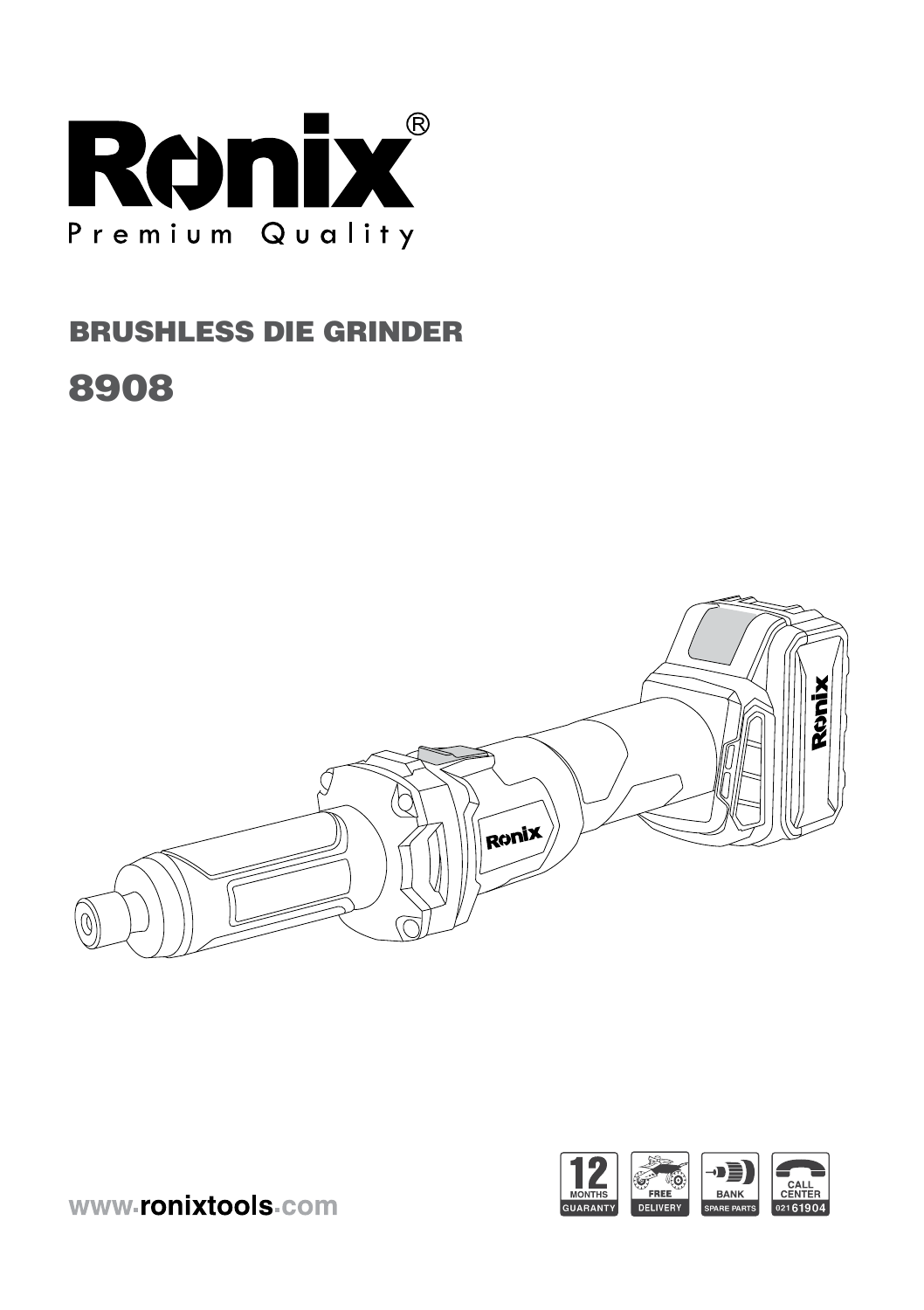

## **TECHNICAL SPECIFICATION**

| Model No.     | 8908         |
|---------------|--------------|
| Voltage       | <b>20V</b>   |
| No-load speed | 20000rpm     |
| Collet size   | 6mm          |
| max flap disk | $3''$ (76mm) |
| max wheel     | $2"$ (55mm)  |
| weight        | 1.48kg       |

### **THIS PRODUCT DOES NOT INCLUDE BATTERIES OR CHARGER**

### **USABLE BATTERIES FOR 8908**

| l Ronix Model No. | I Product                              |
|-------------------|----------------------------------------|
| । 8990            | 20V battery pack, 2.0Ah Li-ion battery |
| l 8991            | 20V battery pack, 4.0Ah Li-ion battery |

## **USABLE CHARGERS FOR 8908**

| Ronix Model No.   Product |                                                        |
|---------------------------|--------------------------------------------------------|
| 8992                      | 20V fast charger, Output:22V 2.2A                      |
| 8993                      | 20V fast charger, Output:22V 4.5A                      |
| 8994                      | 20V fast charger, Output: 22V 2.2A + 2.2A (Dual Model) |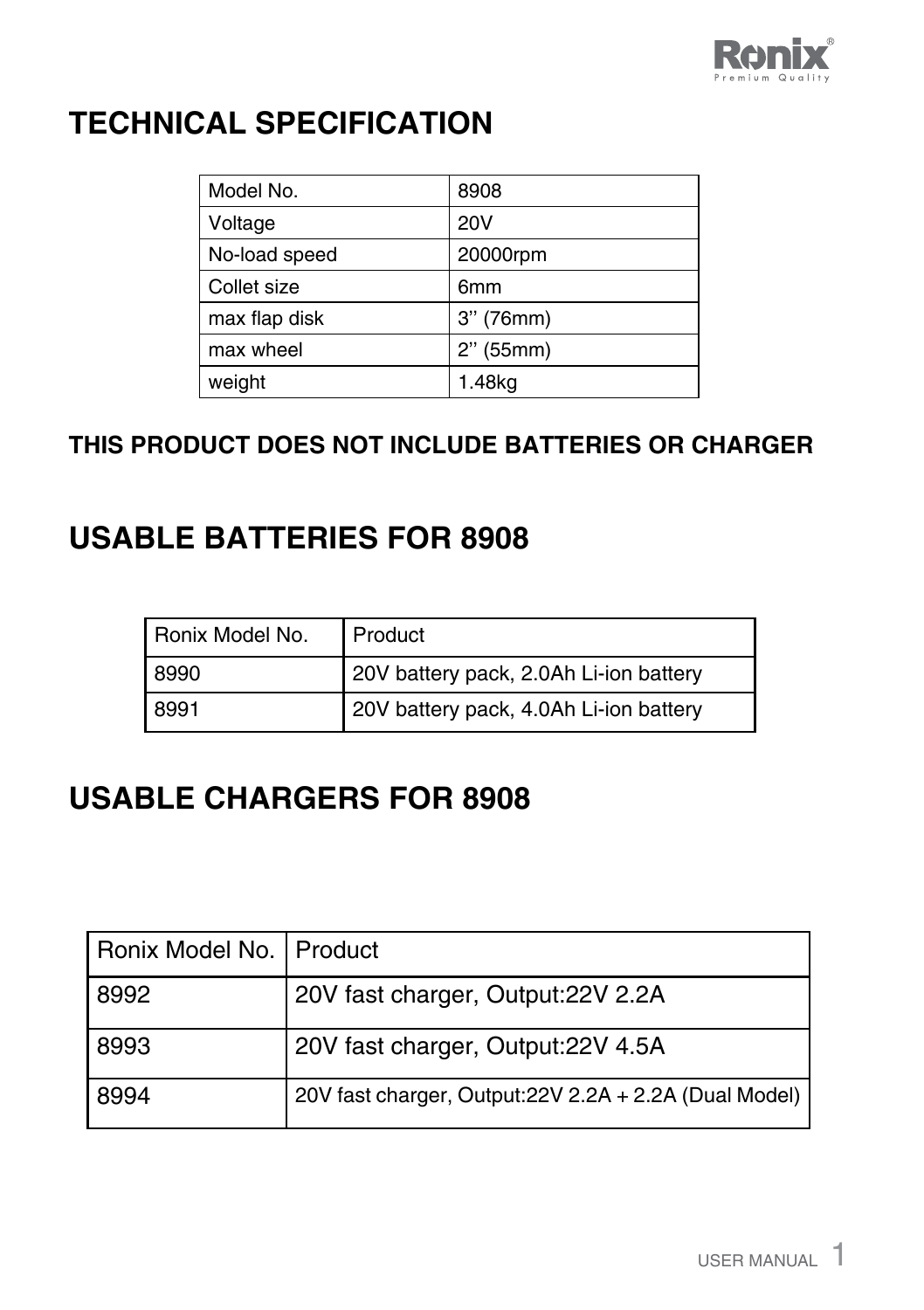

## **PART LIST**



# **WARNING!**

Read all safety warnings and all instructions. Failure to follow the warnings and instructions may result in electric shock, fire and/or serious injury. Save all warnings and instructions for future reference.

The term "power tool" in the warnings refers to your mains-operated (corded) power tool or battery-operated (cordless) power tool.

#### **.WORK AREA SAFETY**

-Keep work area clean and well lit. Cluttered or dark areas invite accidents. -Do not operate power tools in explosive atmospheres, such as in the presence of flammable liquids, gases or dust. Power tools create sparks which may ignite the dust or fumes.

-Keep children and bystanders away while operating a power tool. Distractions can cause you to lose control.

#### **.ELECTRICAL SAFETY**

-Power tool plugs must match the outlet. Never modify the plug in any way. Do not use any adapter plugs with earthed (grounded) power tools. Unmodified plugs and matching outlets will reduce risk of electric shock.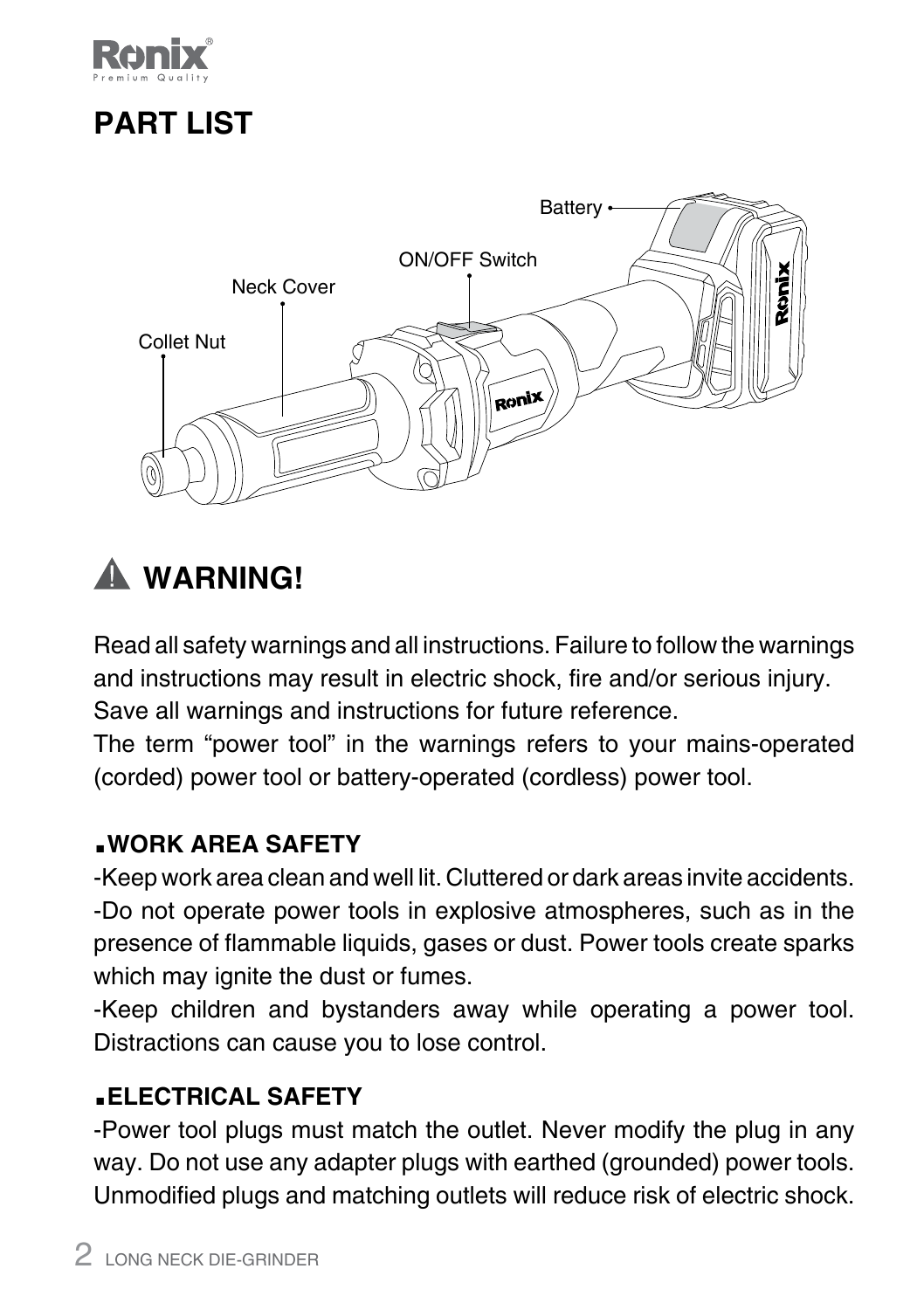

-Avoid body contact with earthed or grounded surfaces, such as pipes, radiators, ranges and refrigerators. There is an increased risk of electric shock if your body is earthed or grounded.

-Do not expose power tools to rain or wet conditions. Water entering a power tool will increase the risk of electric shock.

-Do not abuse the cord. Never use the cord for carrying, pulling or unplugging the power tool. Keep cord away from heat, oil, sharp edges or moving parts. Damaged or entangled cords increase the risk of electric shock.

-When operating a power tool outdoors, use an extension cord suitable for outdoor use. Use of a cord suitable for outdoor use reduces the risk of electric shock.

-If operating a power tool in a damp location is unavoidable, use a residual current device (RCD) protected supply. Use of an RCD reduces the risk of electric shock.

#### **.PERSONAL SAFETY**

-Stay alert, watch what you are doing and use common sense when operating a power tool. Do not use a power tool while you are tired or under the influence of drugs, alcohol or medication. A moment of inattention while operating power tools may result in serious personal injury.

-Use personal protection used for appropriate conditions will reduce personal injuries.

-Prevent unintentional starting. Ensure the switch is the off-position before connecting to power source and/or battery pack, picking up or carrying the tool. Carrying power tools with your finger on the switch or energizing power tools that have the switch on invites accidents.

-Remove any adjusting key or wrench before turning the power tool on. A wrench or a key left attached to a rotating part of the power tool may result in personal injury.

-Do not overreach. Keep proper footing and balance at all times. This enables better control of the power tool in unexpected situations.

-Dress properly. Do not wear loose clothes or jewelries. Keep your hair,t clothes and gloves away from moving parts. Loose clothes, jewelries or long hair can be caught in moving parts.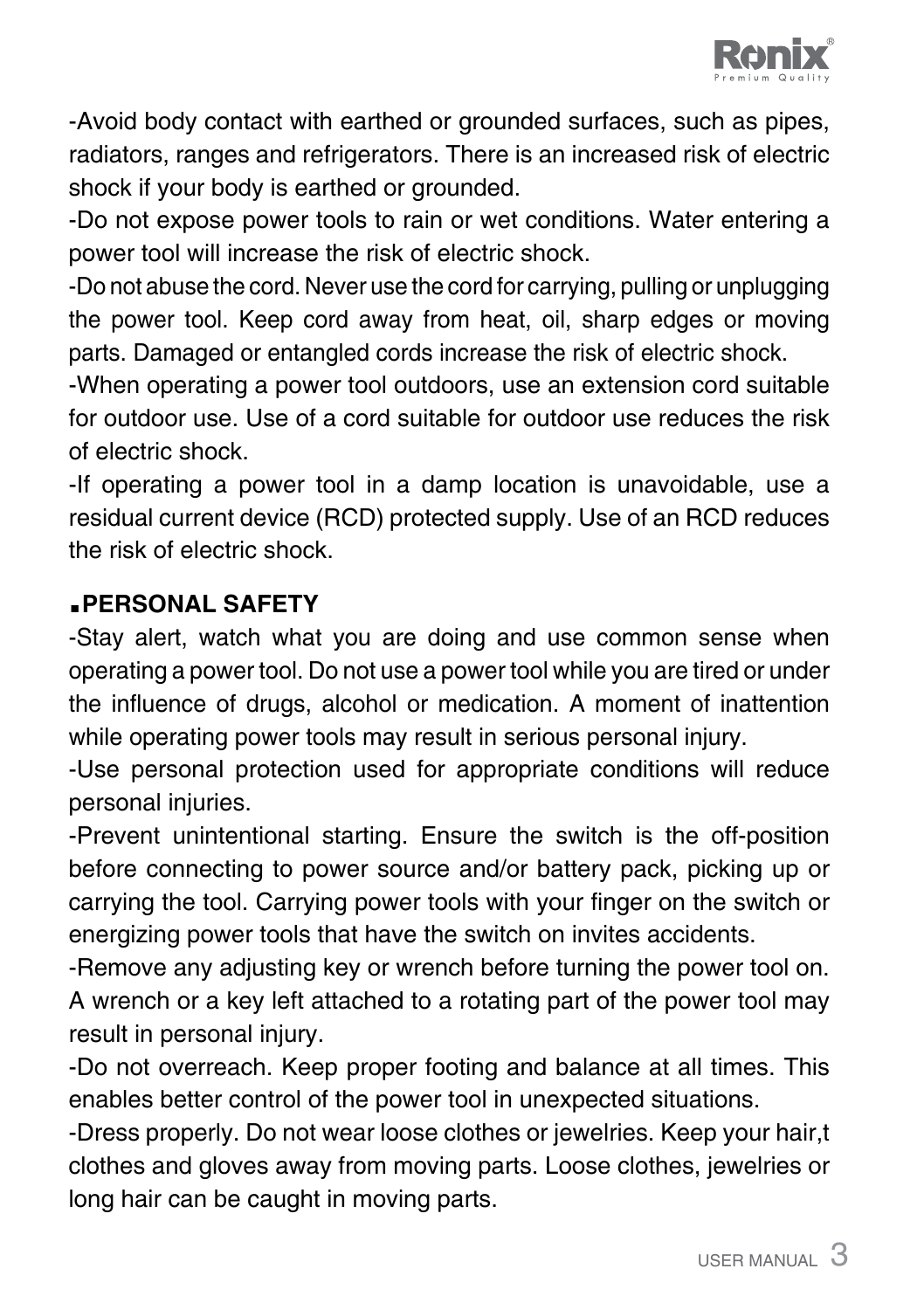

If devices are provided for the connection of dust extraction and collection facilities, ensure these are connected and property used. Use of dust collection can reduce dust-related hazards.

#### **.POWER TOOL USE AND CARE**

-Do not force the power tool. Use the correct power tool for your application. The correct power tool will do the job better and safer at the rate for which it was designed.

-Do not use the power tool if the switch does not turn it on and off. Any power tool that cannot be controlled with the switch is dangerous and must be repaired.

-Disconnect the plug from the power source and/or the battery pack from the power tool before making any adjustments, changing accessories, or storing power tools. Such preventive safety measures reduce the risk of starting the power tool accidentally.

-Store idle power tools of the reach of children and not allow persons unfamiliar with the power tool or these instructions to operate the power tool. Power tools are dangerous in the hands of untrained users.

-Maintain power tools. Check for misalignment or binding of moving parts, breakage of parts and any other condition that may affect the power tool's operation. If damaged, have the power tool repaired before use. Many accidents are caused by poorly maintained power tools.

-Keep cutting tools sharp and clean. Property maintained cutting tools with sharp cutting edges are less likely to bind and are easier to control. -Use the power tool, accessories and tool bits etc. in accordance with these instructions, taking into account the working conditions and the work to be performed. Use of the power tool for operations different from those intended could result in a hazardous situation.

#### **.SERVICE**

-Have your power tool serviced by a qualified repair person using only identical replacement parts. This will ensure that safety of the power tool is maintained.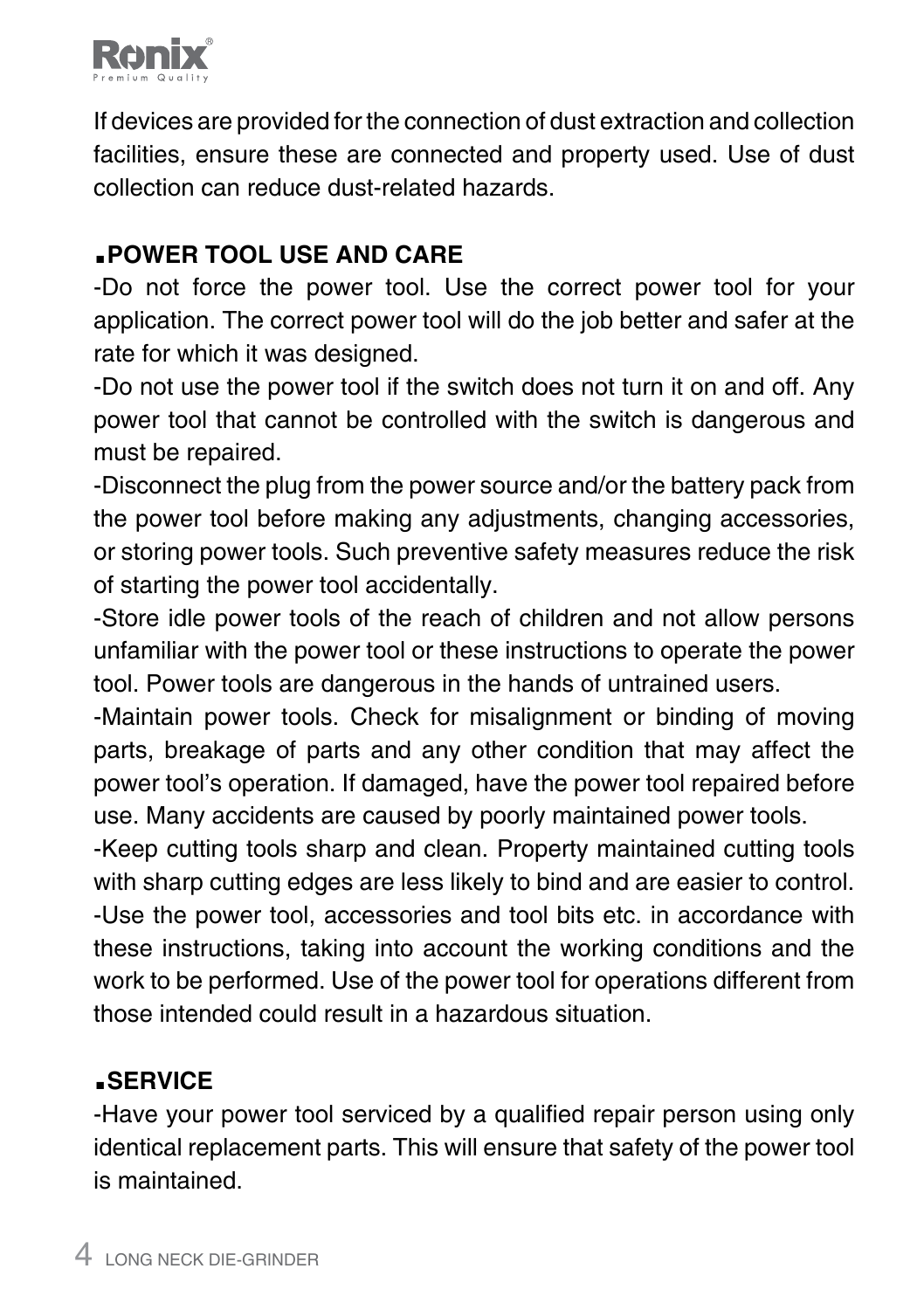

-This power tool is intended to function as a grinder, sander, wire brush, polisher or cut-off toll. Read all safety warnings, instruction, illustrations and specifications provided with this power tool. Failure to follow all instructions listed below may result in electric shock, fire and/or serious injury.

-Do not use accessories which are not specifically designed and recommended by the tool manufacturer. Just because the accessory can be attached to your power tool, it does not assure safe operation.

-The rated speed of the accessory must be at least equal to the maximum speed marked on the power tool. Accessories running faster than their rated speed can break and fly apart.

-The arbor size of wheels, flanges, backing pads or any other accessory must properly fit the spindle of the power tool. Accessories with arbor holes that do not match the mounting hardware of the power tool will run out of balance, vibrate excessively and may cause loss of control.

-Do not use a damaged accessory. Before each use inspect the accessory such as abrasive wheels for chips and cracks, backing pad for cracks tear or excess wear, wire brush for loose or cracked wires. If power tool or accessory. After inspecting and installing an accessory, position yourself and bystanders away from the plane of the rotating accessory and run the power tool at maximum no-load speed for one minute. Damaged accessories will normally break apart during this test time.

-Wear personal protective equipment. Depending on application, use face shield, safety goggles or safety glasses. As appropriate, wear dust mask, hearing protectors, gloves and workshop apron capable of stopping small abrasive or work piece fragments. The eye protection must be capable of stopping flying debris generated by various operations. The dust mask or respirator must be capable of filtrating particles generated by your operation. Prolonged exposure to high intensity noise may cause hearing loss.

-Keep bystanders a safe distance away from work area. Anyone entering the work area must wear personal protective equipment. Fragments of work piece or of a broken accessory may fly away and cause injury beyond immediate area of operation.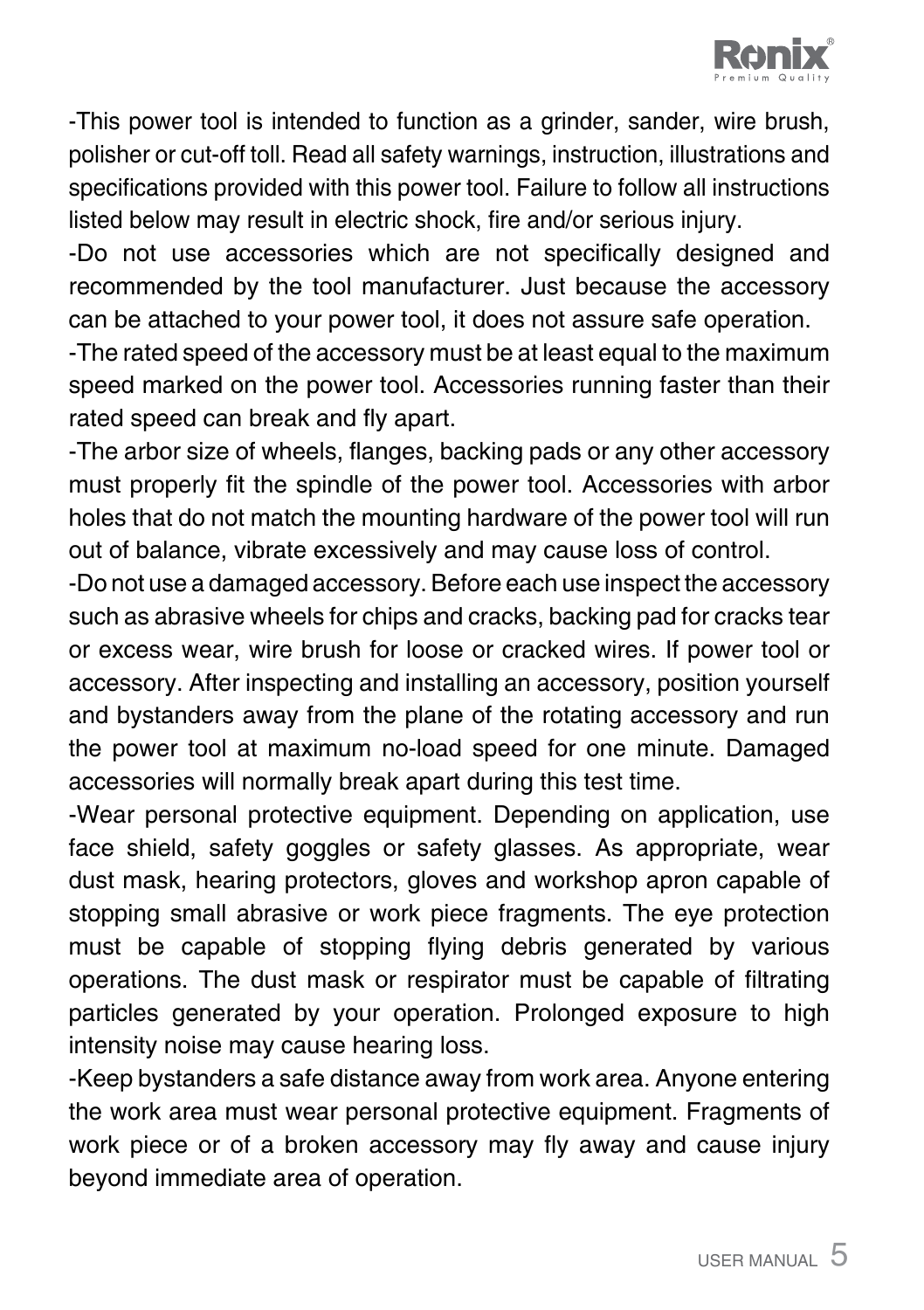

-Hold power tool by insulated gripping surfaces only, when performing an operation where the cutting accessory may contact hidden wiring or its own cord. Cutting accessory contacting a "live" wire may make exposed metal parts of the power tool "live" and shock the operator.

-Position the cord clear of the spinning accessory. If you lose control, the cord may be cut or snagged and your hand or arm may be pulled into the spinning accessory.

-Never lay the power tool down until it has stopped completely

-Do not run the power tool while carrying it at your side. Accidental contact with the spinning accessory could snag your clothing, pulling the accessory into your body.

-Regularly clean the power tool's air vents. The motor's fan will draw the dust inside the housing and excessive accumulation of powdered metal may cause electrical hazards.

-Do not operate the power tool near flammable materials. Sparks could ignite coolants may result in electrocution or shock.

## **KICKBACK AND RELATED WARNINGS**

Kickback is a sudden reaction to a pinched or snagged rotating wheel, backing pad, or any other accessory. Pinching or snagging causes rapid stalling of the rotating accessory which in turn causes the uncontrolled power tool to be forced in the direction opposite of the accessory's rotation at the point of the binding. For example, if an abrasive wheel is snagged or pinched by the work piece, the edge of the wheel that is entering into the pinch point can dig into the surface of the material causing the wheel to climb out or kick out. The wheel may either jump toward or away from the operator, depending on direction of the wheel's movement at the point of pinching. Abrasive wheels may also break under these conditions. Kickback is the result of power tool misuse and/ or incorrect operating procedures or conditions and can be avoided by taking proper precautions as given below.

-Maintain a firm grip on the power tool and position your body and arm to allow you to resist kickback forces. Always use auxiliary handle, if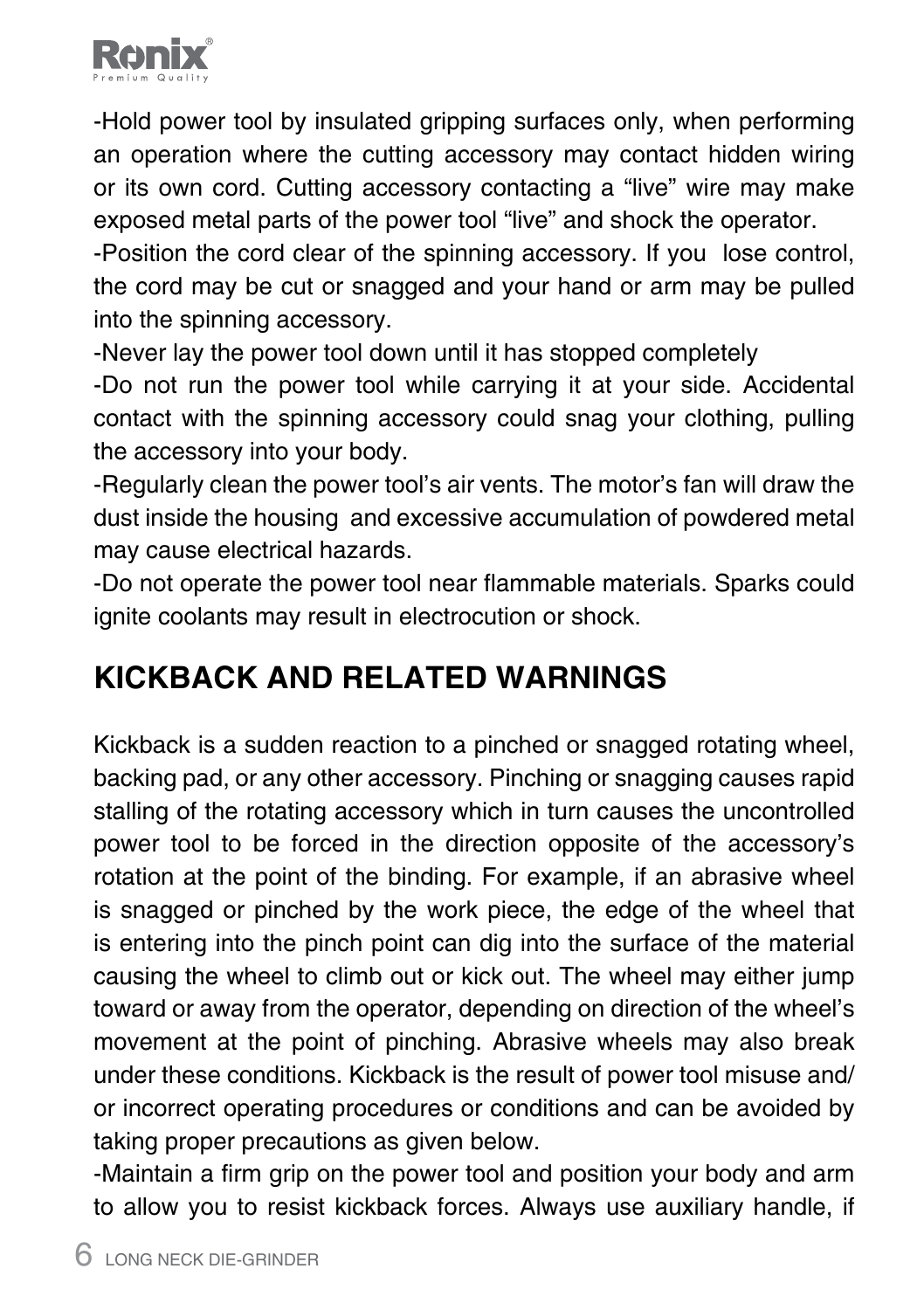

provided, for maximum control over kickback or torque reaction during start-up. The operator can control torque reactions or kickback forces, if proper precautions are taken.

-Never place your hand near the rotating accessory. Accessory may kickback over your hand.

-Do not position your body in the area where power tool will move if kickback occurs. Kickback will propel the tool in direction opposite to the wheel's movement at the point of snagging.

-Use special care when working corners, sharp edges etc. Avoid bouncing and snagging the accessory. Corners, sharp or bounced edges have a tendency to snag the rotating accessory and cause loss of control or kickback. -Do not attack a saw chain woodcarving blade or toothed saw blade. Such blades create frequent kickback and loss of control.

### **SAFETY WARNINGS SPECIFIC FOR GRINDING AND ABRASIVE CUTTING-OFF OPERATIONS**

-Use only wheel types that are recommended for your power tool and the specific guard designed cannot be adequately guarded and are unsafe. -The guard must be securely attached to the power tool positioned for maximum safety, so the least amount of wheel is exposed towards the operator. The guard helps to protect operator from broken wheel fragments and accidental contact with wheel.

-Wheels must be used only for recommended applications. For example: do not grind with the side of cut-off wheel. Abrasive cut-off wheels are intended for peripheral grinding, side forces applied to these wheels may cause them to shatter.

-Do not restart the cutting operation in the work piece. Let the wheel reach full speed and carefully reenter the cut. The wheel may bind, walk up or kickback if the power tool is restarted in the work piece.

-Support panels or any oversized work piece to minimize the risk of wheel pinching and kickback. Large work pieces tend to snag under their own weight. Supports must be placed under the work piece near the line of cut and near the edge of the work piece on both sides of the wheel.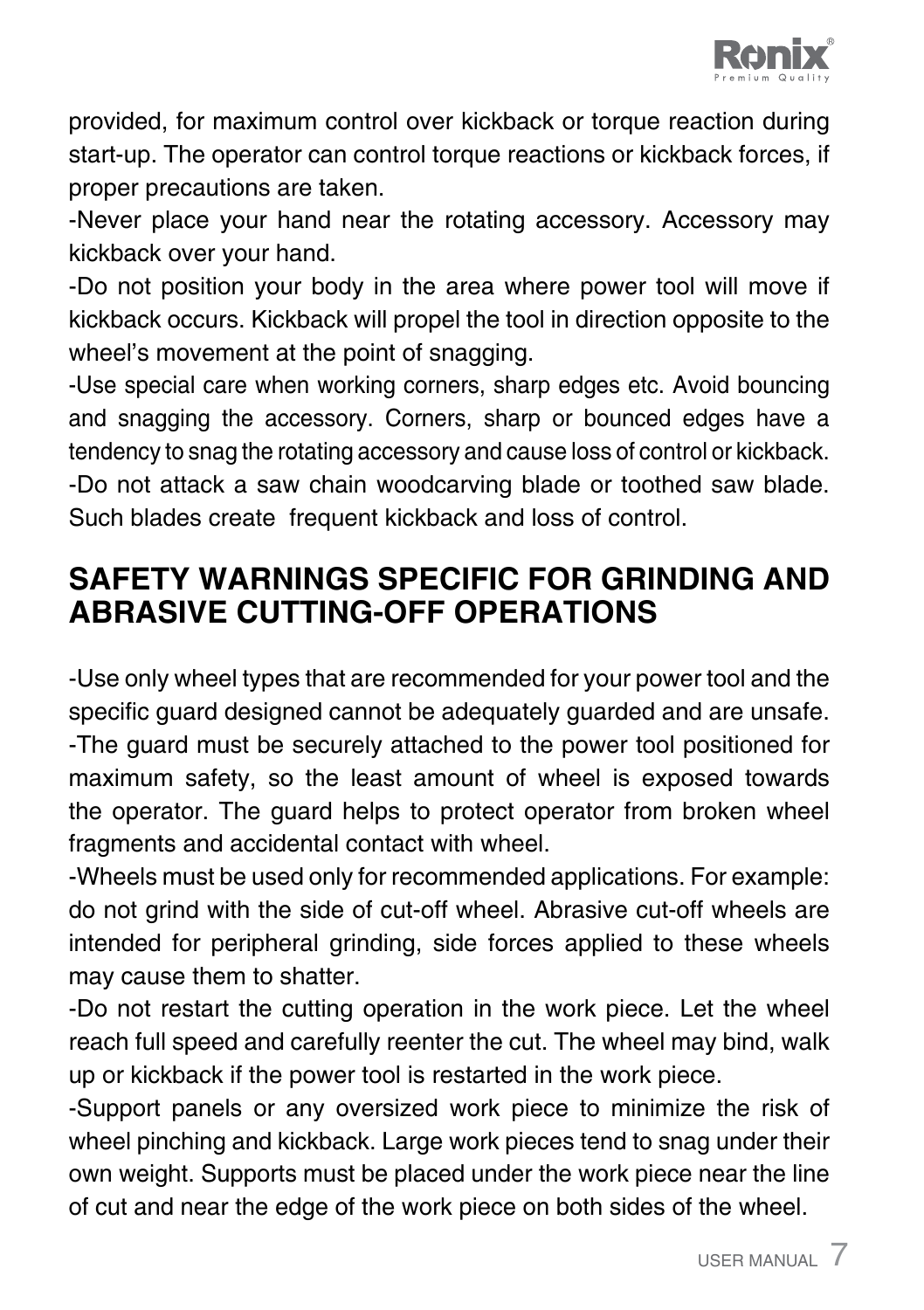

-Use extra caution when making a "pocket cut" into existing walls or other blind areas. The protruding wheel may cut gas or water pipes, electrical wiring or objects that can cause kickback.

### **SAFETY WARNINGS SPECIFIC FOR SANDING OP-ERATIONS**

Do not use excessively oversized sanding disc paper. Follow manufacturer's recommendations, when selecting sanding paper. Larger sanding paper extending beyond the sanding pad presents a laceration hazard and may cause snag, tearing of the disc or kickback.

### **SAFETY WARNINGS SPECIFIC FOR WIRE BRUSH-ING OPERATIONS**

-Be aware that wire bristles are thrown by the brush even during ordinary operations. Do not overstress the wires by applying excessive load to the brush. The wire bristles can easily penetrate light clothing and/or skin. -If the use of a guard is recommended for wire brushing, do not allow any interference of the wire wheel or brush with the guard. Wire wheel or brush may expand in diameter due to work load and centrifugal forces.

## **ADDITIONAL SAFETY REGULATIONS**

-Wear safety goggles.

-Use suitable detectors to determine if utility lines are hidden in the work area or call the local utility company for assistance. Contact with electric lines can lead to fire and electric shock. Damaging a gas line can lead to explosion. Penetrating a water line causes property damage or may cause an electric shock.

-Release the on/off switch and set it the off position when the power supply is interrupted, e. g., in case of a power failure or when the mains plug is pulled. This prevents uncontrolled restarting.

-When working stone, use dust extraction. The vacuum cleaner must be approved for the extraction of stone dust. Using this equipment reduces dust-related hazards.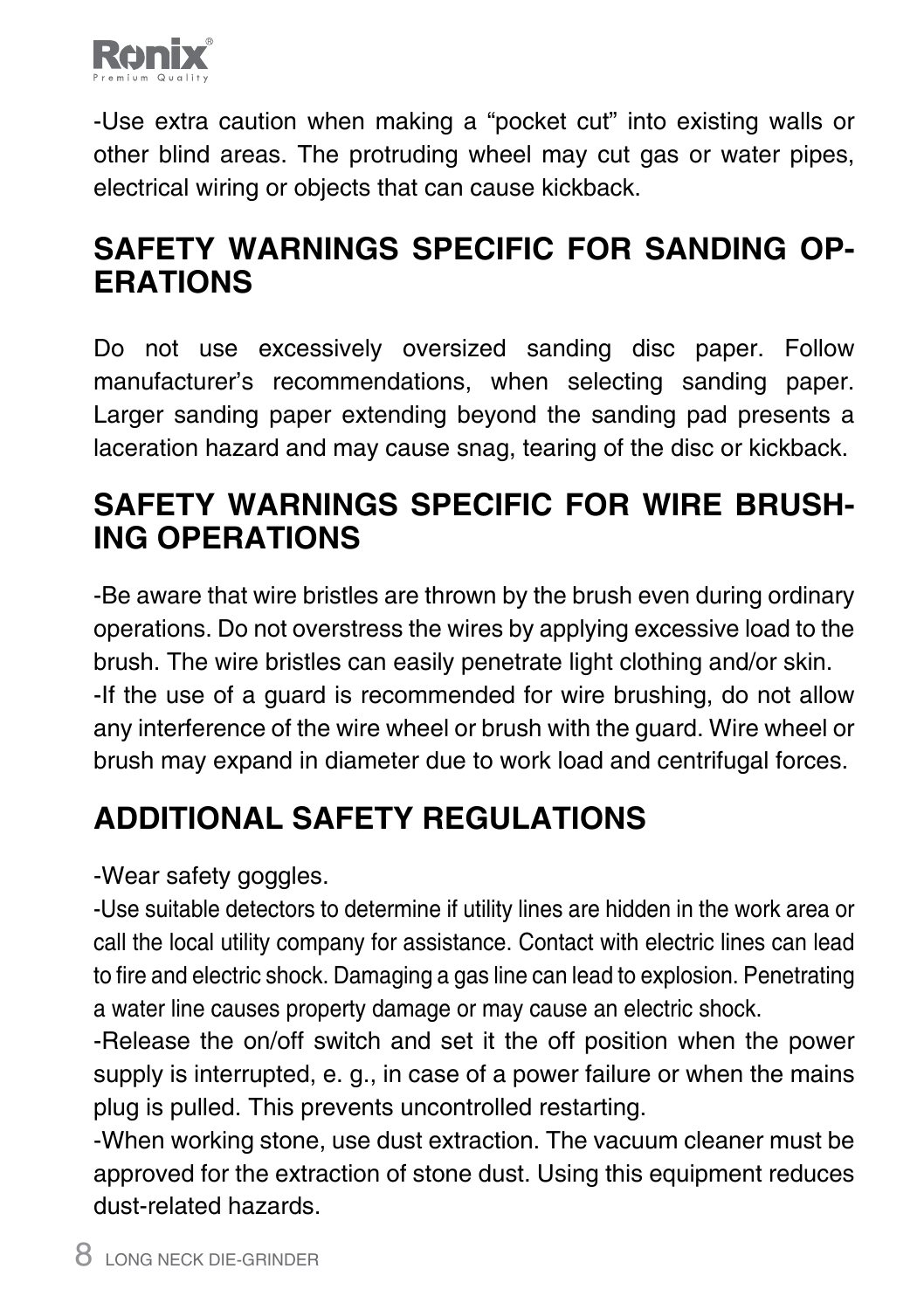

-Use a cutting guide when cutting stone. Without sideward guidance, the cutting disc can jam and cause kickback.

-When working stone, use dust extraction. The vacuum cleaner must be approved for the extraction of stone dust. Using this equipment reduces dust-related hazards.

-When working with the machine, always hold it firmly with both hands and provide for a secure stance. The power tool is guided more secure with both hands.

-Secure the work piece. A work piece clamped with clamping devices or in a vice is held more secure than by hand.

-Keep your workplace clean. Blends of materials are particularly dangerous. Dust from light alloys can burn or explode.

-Never use the machine with a damaged cable. Do not touch the damaged cable and pull the mains plug when the cable is damaged while working. Damaged cables increase the risk of an electric shock.

## **ASSEMBLY**

## **A** WARNING!

Switch off the die grinder and disconnect it from the power point.

# **A** NOTE:

Make sure the main voltages match on the machine's rating label.

### **.FITTING THE GRINDING POINT**

-Insert the grinding points which on the hole of the central spindle (2), then adjust the grinding point to the fit position distance away from the edge of the spindle.

-Rivet the spindle with second spanner then tighten the collet nut firmly in clockwise direction using the spanner.

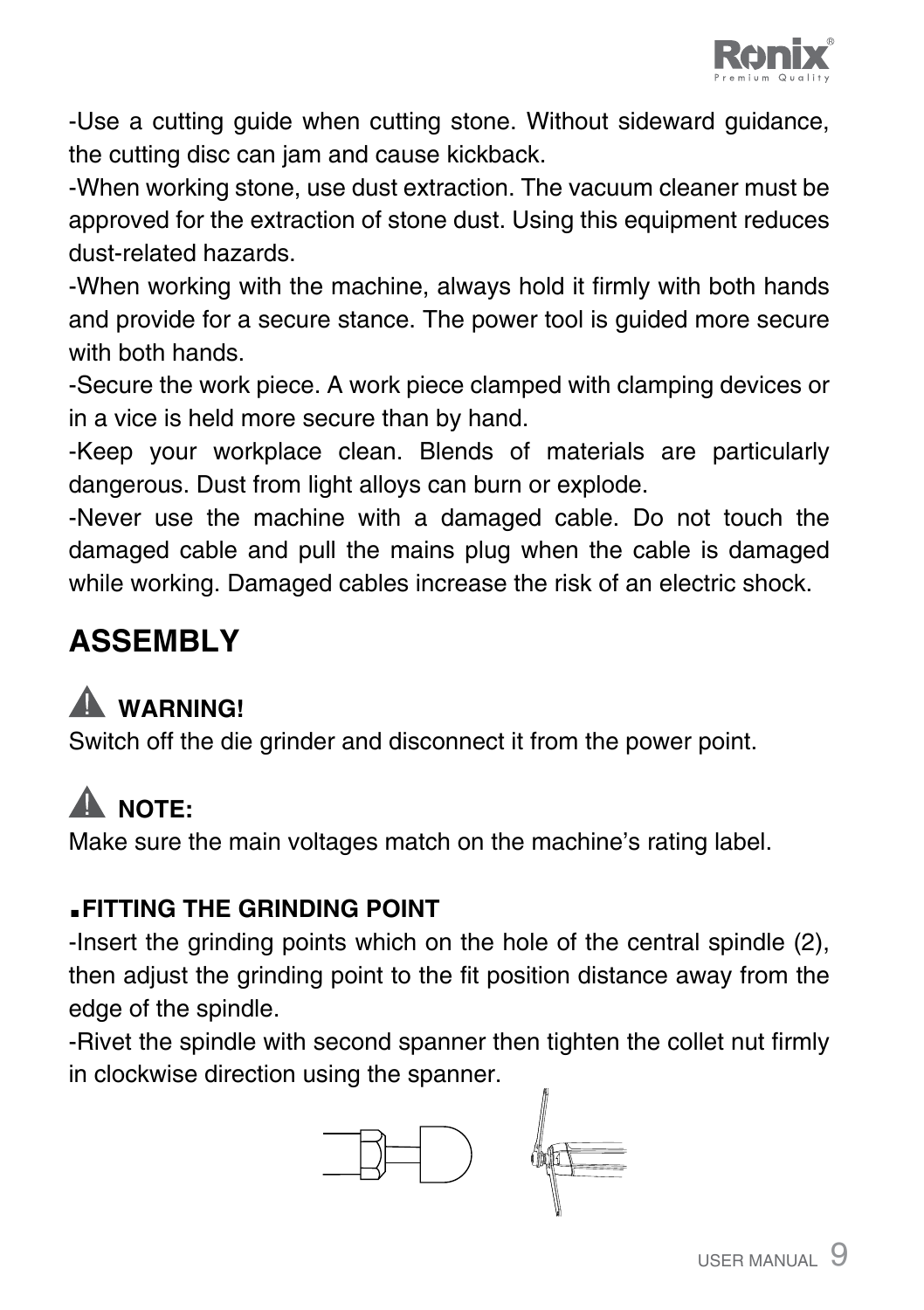

Make the die grinder run in idle for at least a minute with the grinding point correctly assembled, the grinding point should be immediately replaced if there is the vibration.

## **OPERATING**

## **A** WARNING!

Excessive pressure on machine done not necessarily lead the high working power and speed; On the contrary, it increases the wear on the grinding point can damage the die grinder.

## **A** NOTE:

The switch on this tools is fitted with a locking device, allowing the tool to be operated for long periods of time without interruptions. Before inserting the unlocked position.

## **INSTALLING OR REMOVING BATTERY CARTRIDGE**

-To remove the battery cartridge, withdraw it from the tool while sliding the red button on the front of the cartridge.

-To insert the battery cartridge, align the tongue on the battery cartridge with the groove in the housing and slip it into place. Always insert it all the way until it locks in place with a little click.

-Do not use force when inserting the battery cartridge. If the cartridge does not slide in easily, it is not being inserted correctly.



#### **.SWITCH ACTION**

- Hold the tool firmly with both hands when starting the tool.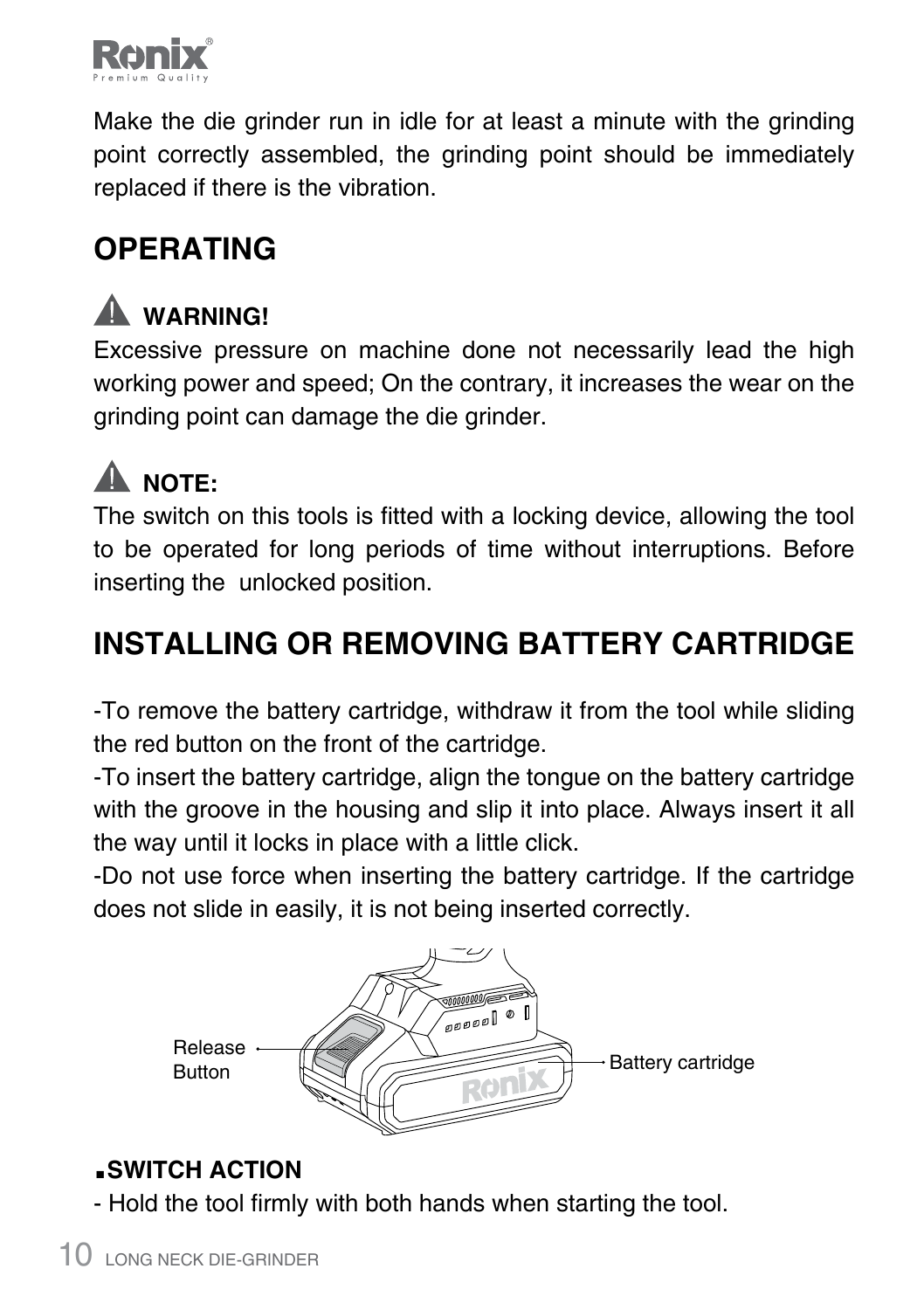

- Start the tool by pushing the switch to the position of "I" then pressing down switch, it will be locked.

- Pressing the switch which "O" of the housing when the stop the machine, the switch will be position of unblocked.



## **WARNING!**

If the tool is operated continuously at low speeds for a long time, the motor will get overloaded, resulting in tool malfunction. The speed adjusting dial can be turned only as far as 28000 and back to 12000. Do not force it past 28000 or 12000, or the speed adjusting function may no longer work.

## **OPERATING INSTRUCTION**

# **NOTE:**

The die grinder can be used for grinding steel or ceramic work pieces such as pipe, box section, rectangular, angle iron steel bar, should, household bricks and tiles. Don't attempt to grind a soft metal such as lead. The material will quickly "fill" the disc and render it useless. Before starting the grinder first ensure that the grinding point, collet nut and tool are in good condition. Do not cover ventilation when the tool is in use. This may cause damage to the motor and reduce the efficiency of the tool.

#### **.GRINDING**

The best results are achieved with an angle of 0 to 30 for grinding. Move the machine left and right with light pressure. In this manner, the work piece does not become too hot, no discoloration occurs and no ridges are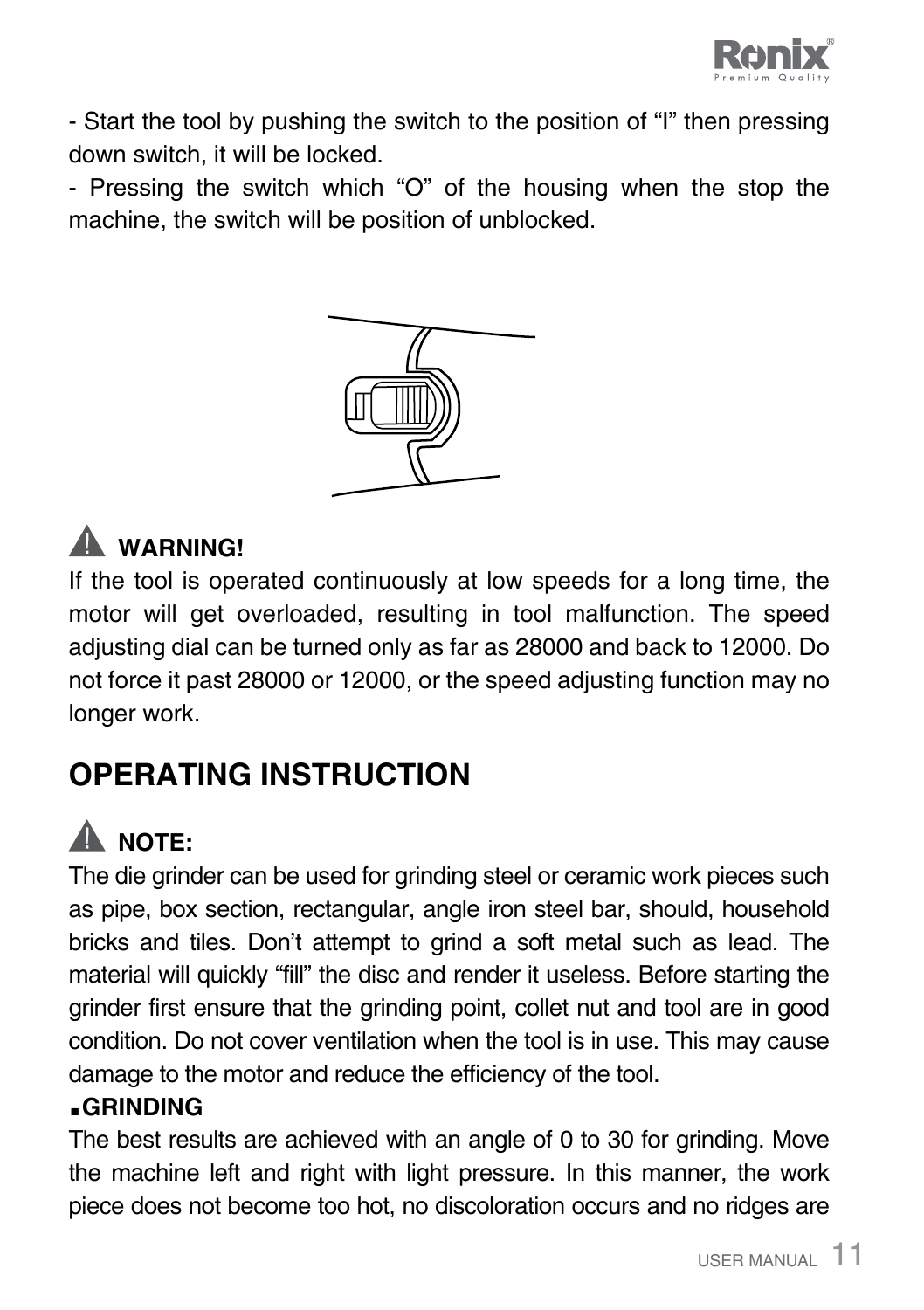

produced.

## **A** WARNING!

When begin the operating, must be grind with the little press, and touch the small area of work piece, then increase the press stepwise under rated power.

## **MAINTENANCE AND INSPECTION**

## **WARNING!**

Regular inspection and maintenance the part of mechanical of the machine each 100 hours, such as spindle, bearing etc., and if they are not agility, add the greasing to them replacing them in the authorized service agent if the bearing damaged.

Always be sure that the tool is switched off before attempting to perform inspection or maintenance.

- The armature and stator is the heart of the power tool. Exercise due care to ensure they don't become damaged or effected by oil or water.

-Regularly inspect all mountings and screws and ensure they are property tightened. Showed any of screws be loose, tighten them immediately. Failure to do so may result in serious damage.

- The supply cord of the tool and any extension cord used should be checked frequently for damage. If it is damaged, have the new cord replaced by an authorized service facility. Replaced the extension cord if necessary.

- Consult the authorized service agent about the event of failure.

- Clean the dust of the tool after each use.

# **A** WARNING!

Only Ronix after sales service should repair tool.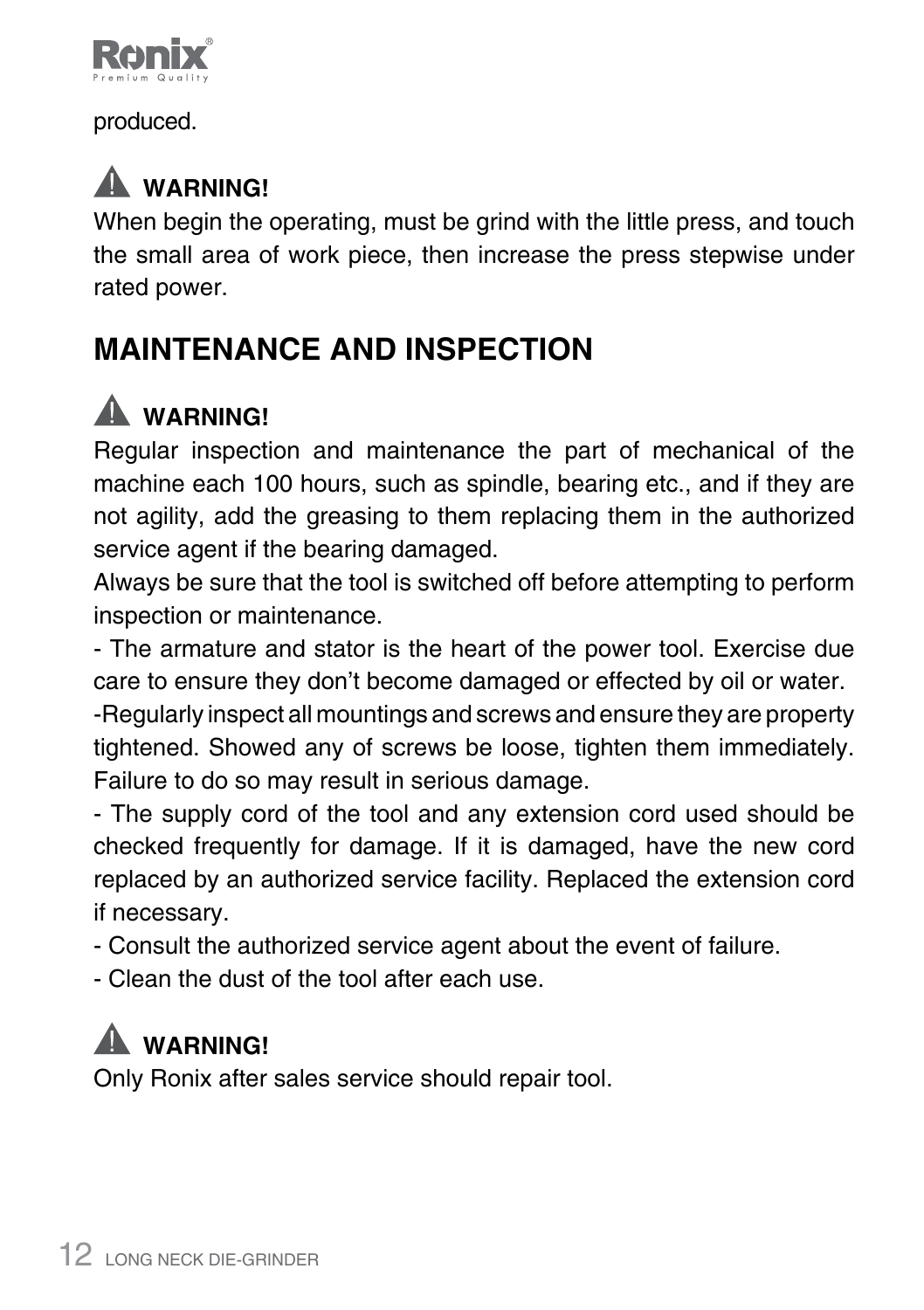